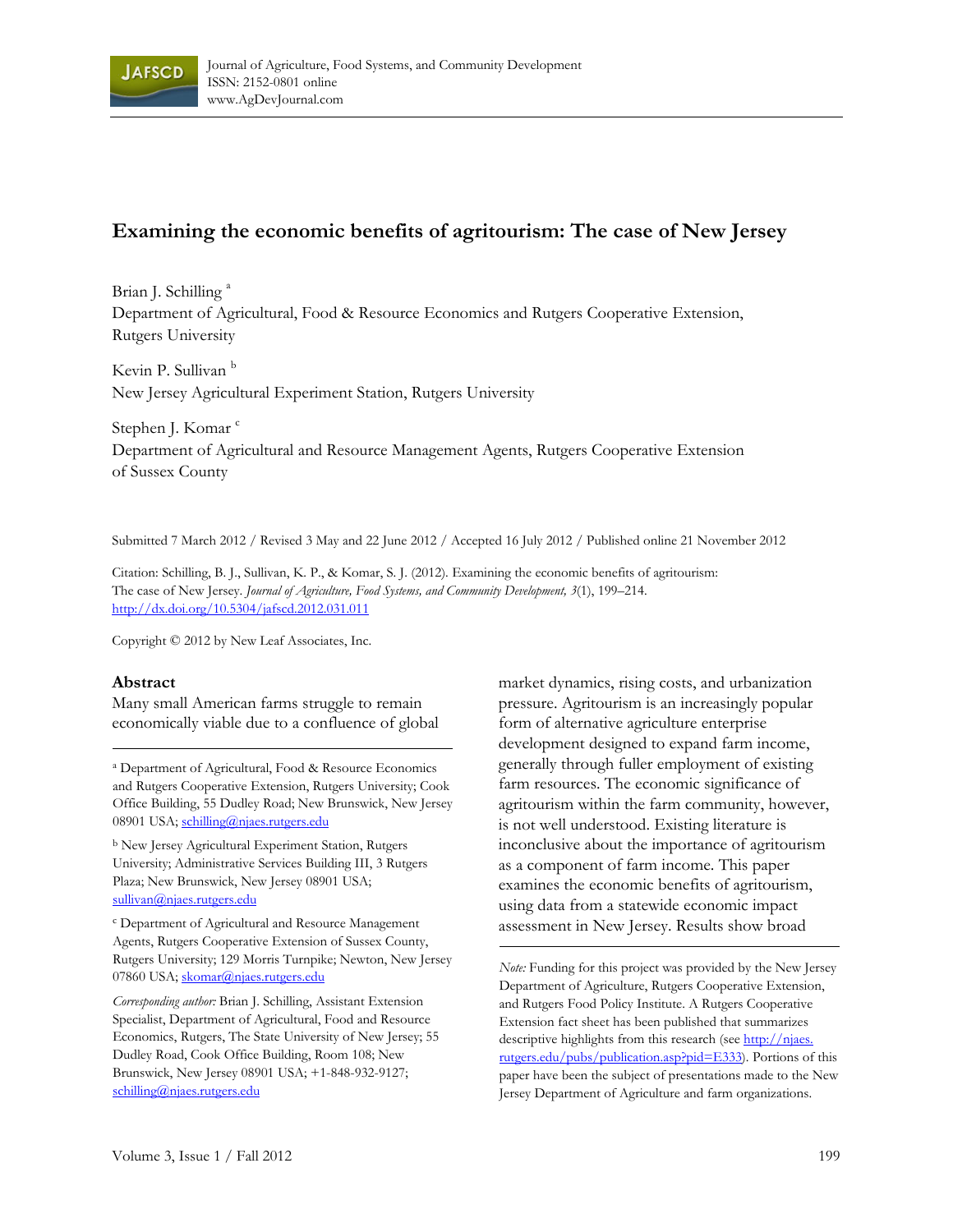variability across farm scales in terms of the relative reliance on agritourism as a source of farm revenue. A significant percentage of farms hosting agritourism were found to earn no immediate income from such activities, suggesting that some farmers may be motivated by either nonmonetary or deferred economic benefits from hosting agritourism.

## **Keywords**

agritourism, deferred economic benefits, economic impact, multifunctionality, nonmonetary benefits

## **Introduction**

Many small family farms in the United States struggle to remain economically viable in the face of changing global markets, urbanization pressures, structural changes in the food retailing system, and the perpetual vagaries of weather, diseases, and pests. Confronted with declining profitability, operators of small farms commonly face the options of exiting agriculture, expanding off-farm employment to supplement household earnings, or developing alternative agricultural enterprises (McGehee, 2007; Ollenburg & Buckley, 2007). Agritourism has emerged as one form of alternative enterprise development for a growing number of farmers. Agritourism provides opportunity to increase farm income and diversify product lines, while simultaneously educating the nonfarm public about farming and enhancing community engagement (Busby & Rendle, 2000; Che, Veeck & Veeck, 2005; Ilbery, Bowler, Clark, Crockett & Shaw, 1998; McGehee & Kim, 2004; Mitchell & Turner, 2010; Nickerson, Black & McCool, 2001; Ollenburg & Buckley, 2007; Tew & Barbieri, 2012).

While several authors point to its long history in Europe (Busby & Rendle, 2000; Hill & Busby, 2002; Sharpley & Vass, 2006), agritourism is a relatively new addition to agricultural economic development and policy discourse in the United States. While it is receiving a surge of attention among farmers and scholars, there is presently no standard definition of agritourism, nor is there consensus on the types of activities that constitute agritourism (Carpio, Wohlgenant & Boonsaeng, 2008; Fleischer & Tchetchik, 2005; McGehee & Kim, 2004; Nickerson et al., 2001; Phillip, Hunter

& Blackstock, 2010; Schilling, Marxen, Heinrich & Brooks, 2006; Tew & Barbieri, 2012; Veeck, Che & Veeck, 2006). More than a decade ago, Busby and Rendle (2000) identified 13 definitions of agritourism in the literature. Nomenclature intended to reflect the practice of creating farm visitations for educational or recreational purposes is similarly variable, encompassing a range of terms including farm tourism, agritourism, agritainment, agricultural tourism, and rural tourism (Mitchell & Turner, 2010; Phillip et al., 2010).

 Defined in the current context as the business of establishing farms as travel destinations for educational and recreational purposes, agritourism encompasses a variety of on-farm activities, including direct marketing (e.g., farm markets and pickyour-own operations), educational activities (e.g., school tours and winery tours), entertainment (e.g., corn mazes and hayrides), outdoor recreation (e.g., hunting and fishing), and accommodations (e.g., bed and breakfasts) (Schilling et al., 2006; Schilling, Sullivan & Marxen, 2007). These activities have attracted the nonfarm public to farms in impressive numbers. Barry and Hellerstein (2004) estimate that 62 million American adults visited a farm at least once between 2000 and 2001.

 Beyond noting definitional challenges, over the past two decades various authors have commented on the lack of a coherent and comprehensive body of literature on agritourism development and its impact on farm operations (Busby & Rendle, 2000; Opperman, 1995; Tew & Barbieri, 2012). The characterization and perceptions of agritourism operators (Barbieri & Mshenga, 2008; Sharpley & Vass, 2006; Tew & Barbieri, 2012), gender roles in agritourism (McGehee, Kim & Jennings, 2007; Nilsson, 2002), and farmer motivations for developing agritourism enterprises (McGehee & Kim, 2004; Nickerson et al., 2001; Ollenburg & Buckley, 2007) are areas of inquiry that have received more focused research consideration in recent years. Income generation and diversification potential has been found to be a primary motivation for agritourism development on farms (see, for example, McGehee & Kim, 2004; Schilling et al., 2006); however, some studies have found, perhaps paradoxically, that agritourism income tends to be relatively insubstantial in relation to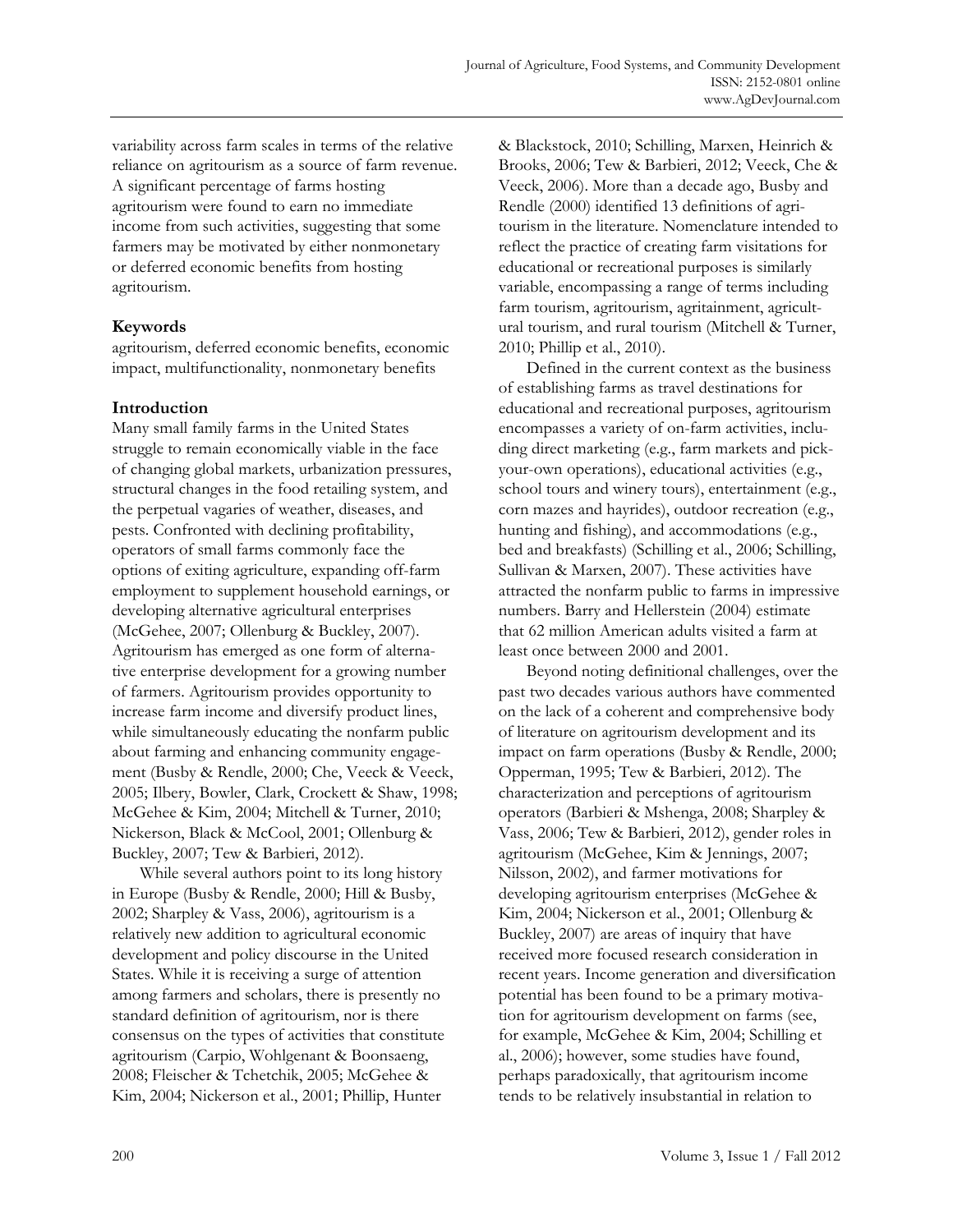total farm income (Busby & Rendle, 2000; Hjalager, 1996; Oppermann, 1995; Sharpley & Vass, 2006). Tew and Barbieri (2012) therefore deem the literature inconclusive in terms of the economic benefits of agritourism. The current dearth of information on the extent of U.S. farmer participation in agritourism and its economic rewards is attributed in large part to aforementioned inconsistencies in terminology and definitions, as well as related data deficiencies (Busby & Rendle, 2000; Carpio et al., 2008; Oppermann, 1995; Phillip et al., 2010).

 Tew and Barbieri (2012) point to the existence of nonmonetary benefits of agritourism, primarily in the context of farm family motivations for enterprise development, as another rationale for agritourism development. These include personal entrepreneurial or lifestyle goals, expansion of farm employment opportunities for family members, preservation of rural lifestyle, and social interaction with guests (see McGehee et al., 2007; Mitchell & Turner, 2010). The education of the nonfarm public about agriculture has also been identified as an important impetus behind agritourism development (Alonso, 2010; Barbieri & Mshenga, 2008).

 Consideration of existing literature suggests the need for more targeted empirical research to clearly articulate the economic benefits of agritourism in the U.S., particularly at state or regional scales. Using New Jersey as a case study, this article presents a statewide agritourism assessment conducted to better understand the industry's revenue and its distribution across farms of different economic scales. First we examine drivers of industry growth and available statistics on the distribution of agritourism in the United States. Next we describe the framework for the empirical assessment and the implementation of a survey to a random sample of 1,500 New Jersey farmers. We then present and discuss study results on the magnitude of the economic benefits (revenues) realized by New Jersey farmers and differences in the reliance on agritourism across farm scales.

## **Context for Agritourism Growth in the United States**

A convergence of supply- and demand-side factors contribute to the current popularity of agritourism

in the U.S. and portend continued growth in this industry (Carpio et al., 2008). From an agricultural perspective, farmers face challenges to their sustained economic viability due to increasingly global competition in domestic and export markets, and ensuing price uncertainties (Dimitri, Effland & Conklin, 2005). Farmers in many regions also face urbanization pressures that divert land from production agriculture, raise farmland prices, fragment the farmland base, and lead to less farm-friendly business environments (Berry, 1978; Lopez, Adelaja & Andrews, 1988; Schilling, 2009). However, the urbanization of rural areas also brings potential opportunities for new alternative agricultural enterprises and market access. Agritourism is a particularly attractive economic growth and diversification strategy because it allows farmers to generate additional income from existing farm assets (land, labor, and machinery) that may be underutilized or idle for significant periods of time, moderates seasonal fluctuations in farm cash flow, and expands on-farm employment opportunities for family members (Barbieri, Mahoney & Butler, 2008; Schilling et al., 2007; Tew & Barbieri, 2012).

 On the demand side, American consumers are expressing greater preference for local food purchasing options and reconnecting to an agrarian heritage from which most are now several generations removed (Alonso, 2010; Kortright & Wakefield, 2011; Martinez, et al., 2010; Veeck et al., 2006). The term "locavore" has recently entered the common vernacular as many Americans shorten their food supply chains by patronizing farmers' markets, joining community supported agriculture enterprises, or expanding home gardening. These activities offer consumers the ability to rekindle their connection to food production, while blending recreational and educational experiences.

 Support for the growth of agritourism also stems from its ancillary economic and nonmarket benefits. Although not well quantified in the literature, agritourism is often cited as a rural economic development strategy as it generates direct economic opportunities for other businesses within a local economy (Tew & Barbieri, 2012). As a multifunctional resource, farmland supports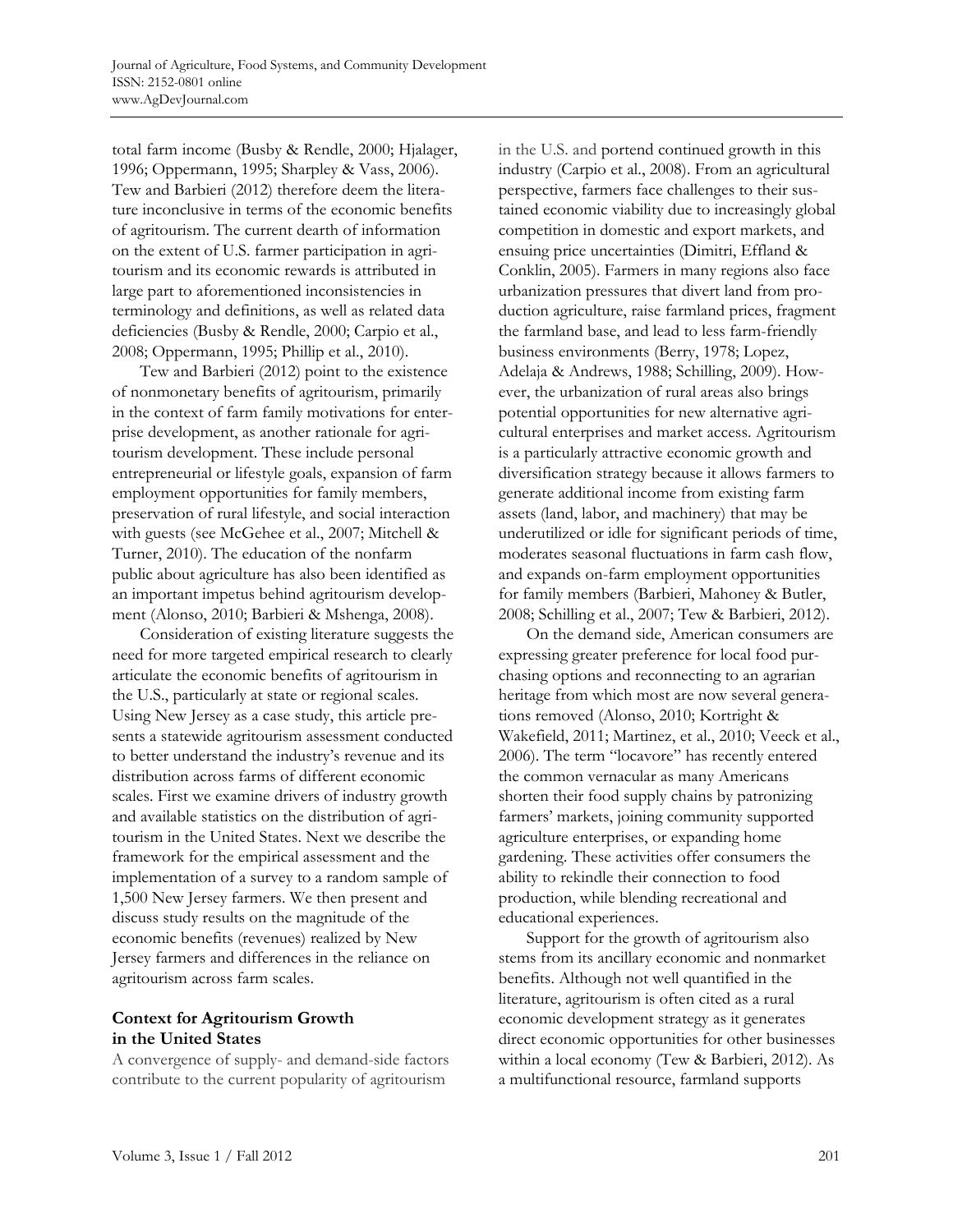production of various food, fiber, and other market-based goods and services. It also confers rural amenities and other positive externalities not fully valued in private markets (Abler, 2004; Batie, 2003; Hellerstein et al., 2002). Examples include exposure to agrarian culture, scenic views, ecosystem services (e.g., wildlife habitat, and air and water recharge areas), and outdoor recreation options. Properly developed agritourism operations provide an opportunity for the public to access these amenities, which are especially valued as a contrast to the undesired accompaniments to urbanization (e.g., congestion, noise, pollution, and the homogeneity of built landscapes).<sup>1</sup>

*Agritourism in the Northeastern United States*  Carpio et al. (2008) summarize estimates of annual agritourism income in the U.S. that vary widely, from USD800 million to USD3 billion. The National Agricultural Statistics Service (NASS) began collecting information on "recreational services" under the section on "income from farmrelated sources" in the 2002 Census of Agriculture. Examples provided in the census form instructions included only hunting and fishing. In the 2007 census, the inquiry was expanded to include income from "agri-tourism and recreational services." Specific examples provided were farm or winery tours, hay rides, corn maze fees, hunting, and fishing. This expansion of the definition limits comparability of data between the two census periods.

The 2007 Census of Agriculture reports that 23,350 U.S. farms offer agritourism, earning USD566.8 million from these activities (USDA-NASS, 2009). The authors of this paper argue that NASS's agritourism statistics provide only a partial perspective on the extent of such activities in the U.S. farm sector due to the rather narrow definition employed. Significantly, in each of the last two censuses, the value of farm products sold through direct marketing was enumerated separately from agritourism and recreational services income.2 Further, the authors' experience with previous agritourism research (Schilling et al., 2006) suggests that farmers do not readily identify with the term "agritourism" and may not associate their agritourism activities with that label.

 Despite these limits, the Census of Agriculture provides a useful perspective on the current geographic distribution of agritourism in the United States. The most recent census data show that a disproportionately high concentration of direct marketing and agritourism activity is centered in the northeastern region of the U.S. Whereas that region produces less than 5 percent of total national farm revenue, it accounts for more than one-quarter of farm direct marketing sales and nearly 14 percent of agritourism income (table 1). All nine northeastern states rank significantly higher in direct marketing sales as compared to their respective ranks based upon total farm sales. In all but three northeastern states (Maine, Rhode Island and Vermont), national rankings based on agritourism revenue are higher than their respective ranks by total farm sales.

 The importance of direct marketing and agritourism in the Northeast is more starkly shown by the percentage of total farm income derived from these activities (table 2). In 2007, the shares of farm revenue derived from agritourism and direct marketing in the Northeast were 0.56 per-

 $\overline{a}$ 

 $\overline{\phantom{a}}$ 

<sup>1</sup> Ryan and Walker (2004) find that the dwindling open spaces and natural landscapes in more urban regions of the country are often under private ownership (see, also, Lindsey and Knaap, 1999). Farms are an increasingly important component of existing and planned trail or greenway networks. In New Jersey, for example, recent years have witnessed increased coordination between the state's open space and farmland preservation programs for the purpose of expanding and interconnecting greenways and stream corridors to fulfill environmental goals and provide nature recreation opportunities.

<sup>2</sup> A more complete enumeration of the prevalence and magnitude of agritourism arguably could be achieved through summation of agritourism and direct marketing data collected in the Census of Agriculture. However, farm direct marketing statistics suffer, in the authors' opinion, from two deficiencies when viewed for such purposes. First, the data reflect only farm products sold "directly to individual consumers for human consumption" and exclude a range of ornamental products (for example, nursery stock, flowers, Christmas trees) that are significant components of agriculture in many states, particularly New Jersey. Second, the data include direct marketing income derived from the sale of farm products through off-farm venues (e.g., community farmers' markets), which are not included in most definitions of agritourism.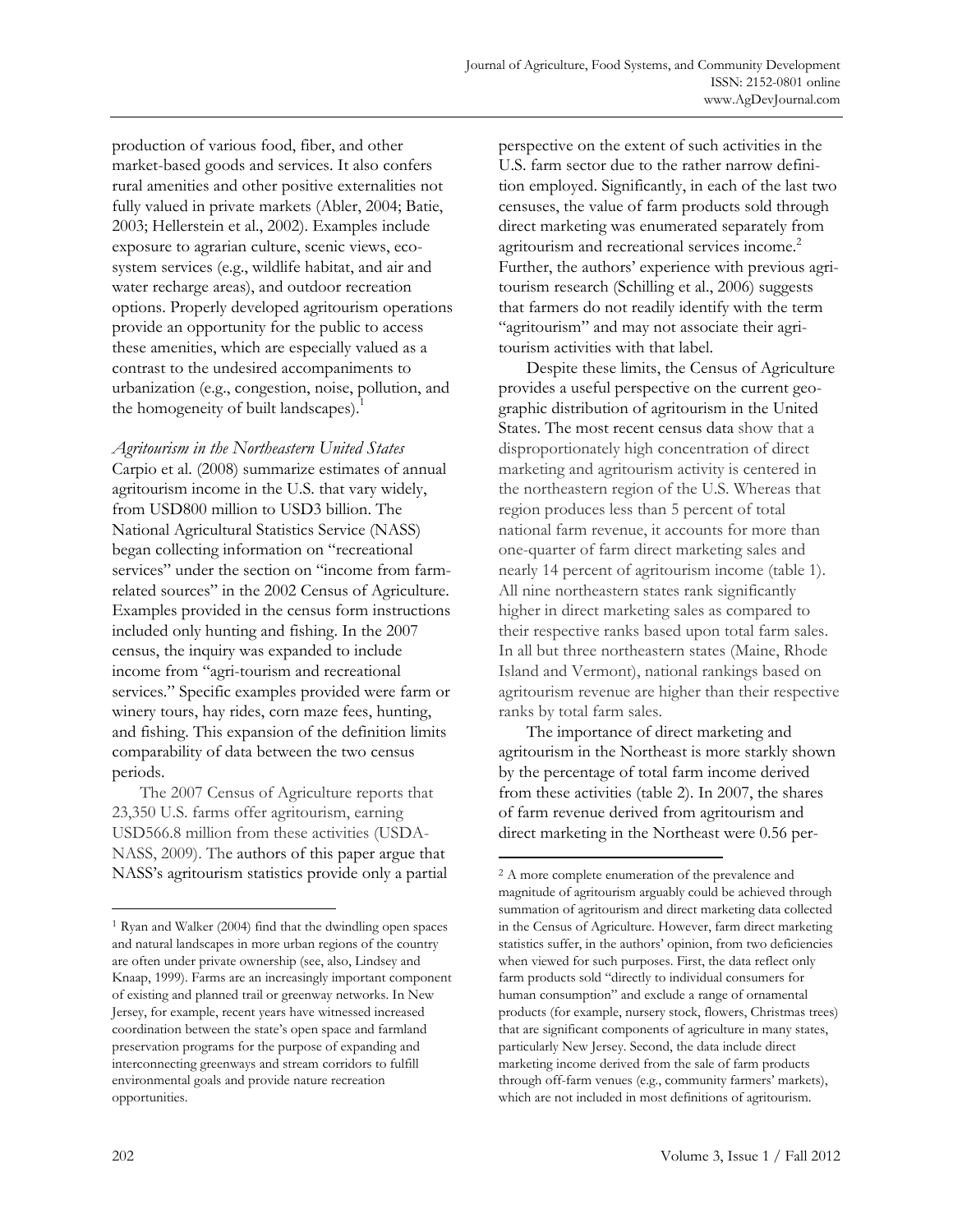| <b>State</b>                     | Income from<br>Agritourism &<br><b>Recreational Services</b><br>(USD1000) | <b>National</b><br>Rank | Income from<br><b>Direct Marketing</b><br>of Farm Products<br>(USD1000) | <b>National</b><br>Rank | <b>Total Farm Sales</b><br>(USD1000) | <b>National</b><br>Rank |
|----------------------------------|---------------------------------------------------------------------------|-------------------------|-------------------------------------------------------------------------|-------------------------|--------------------------------------|-------------------------|
| Connecticut                      | 8,582                                                                     | 18                      | 29,752                                                                  | 13                      | 551,553                              | 44                      |
| Maine                            | 1,012                                                                     | 44                      | 18,419                                                                  | 23                      | 617,190                              | 42                      |
| <b>Massachusetts</b>             | 5,306                                                                     | 33                      | 42,065                                                                  | 9                       | 489,820                              | 46                      |
| New Hampshire                    | 2,316                                                                     | 41                      | 16,021                                                                  | 25                      | 199,051                              | 47                      |
| New Jersey                       | 24,700                                                                    | 4                       | 30,106                                                                  | 12                      | 986,885                              | 40                      |
| New York                         | 17,985                                                                    | 7                       | 77,464                                                                  | $\overline{2}$          | 4,418,634                            | 26                      |
| Pennsylvania                     | 14,926                                                                    | 11                      | 75,893                                                                  | 3                       | 5,808,803                            | 20                      |
| Rhode Island                     | 689                                                                       | 48                      | 6,292                                                                   | 41                      | 65,908                               | 48                      |
| Vermont                          | 1,490                                                                     | 42                      | 22,863                                                                  | 17                      | 673,713                              | 41                      |
| <b>United States</b>             | 566,834                                                                   |                         | 1,211,268                                                               |                         | 297,220,489                          |                         |
| Northeast                        | 77,006                                                                    |                         | 318,875                                                                 |                         | 13,811,557                           |                         |
| Northeast States as<br>% of U.S. | 13.6%                                                                     |                         | 26.3%                                                                   |                         | 4.6%                                 |                         |

| Table 1. Agritourism and Direct Marketing Income in the Northeast: Ranks Among Coterminous States |  |
|---------------------------------------------------------------------------------------------------|--|
| (2007)                                                                                            |  |

Source: USDA-NASS, 2007 Census of Agriculture.

cent and 2.31 percent, respectively. Comparable figures for the United States are 0.19 percent and 0.41 percent. Individually, the Northeast states

#### Table 2. Relative Reliance on Agritourism and Direct Marketing Income in the Northeast: Ranks Among Coterminous States (2007)

| State                | % of Total Farm<br>Sales from<br>Agritourism &<br>Recreational<br><b>Services</b> | <b>National</b><br>Rank | % of Total<br><b>Farm Sales</b><br>from Direct<br><b>Marketing</b><br>of Farm<br><b>Products</b> | <b>National</b><br>Rank |
|----------------------|-----------------------------------------------------------------------------------|-------------------------|--------------------------------------------------------------------------------------------------|-------------------------|
| Connecticut          | 1.56                                                                              | 2                       | 5.39                                                                                             | 4                       |
| Maine                | 0.16                                                                              | 24                      | 2.98                                                                                             | 7                       |
| Massachusetts        | 1.08                                                                              | 5                       | 8.59                                                                                             | 2                       |
| New Hampshire        | 1.16                                                                              | 4                       | 8.05                                                                                             | 3                       |
| New Jersey           | 2.50                                                                              | 1                       | 3.05                                                                                             | 6                       |
| New York             | 0.41                                                                              | 13                      | 1.75                                                                                             | 8                       |
| Pennsylvania         | 0.26                                                                              | 17                      | 1.31                                                                                             | 9                       |
| Rhode Island         | 1.05                                                                              | 6                       | 9.55                                                                                             | 1                       |
| Vermont              | 0.22                                                                              | 20                      | 3.39                                                                                             | 5                       |
| <b>United States</b> | 0.19                                                                              |                         | 0.41                                                                                             |                         |
| Northeast            | 0.56                                                                              |                         | 2.31                                                                                             |                         |

Source: USDA-NASS, 2007 Census of Agriculture.

rank ahead of all other U.S. states in terms of the percentage of farm income derived from direct marketing. While relatively low, the proportion of income derived from agritourism and recreational activities also tends to be higher among northeastern states than in other regions of the U.S. New Jersey ranked first among the coterminous 48 states in the percentage of farm revenue generated from agritourism (2.5 percent).

### **Evaluation Framework and Study Methods**

#### *Evaluation Framework*

The preceding review of existing research proffers that agritourism development can be beneficial to farmers, farm visitors, and communities. A broad categorization of these benefits is summarized in table 3. For farmers, an obvious benefit of agritourism is the potential for additional revenue. However, past research has uncovered other motives for offering agritourism, including entrepreneurism, expansion of family farm employment, and strong desires to maintain agrarian lifestyles (Nickerson et al., 2001; Ollenburg & Buckley, 2007; Tew and Barbieri, 2012). Interview-based research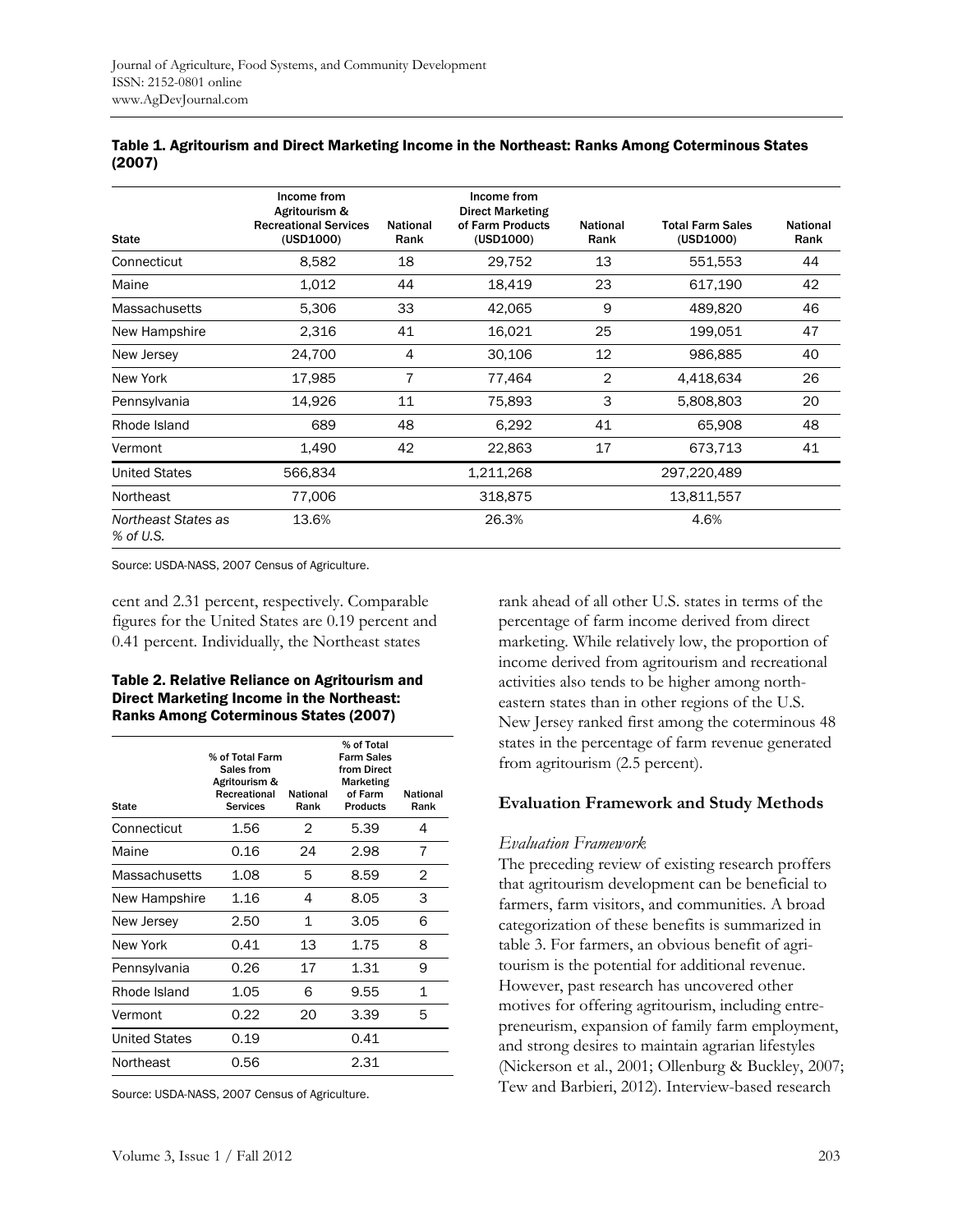| <b>Farmers</b>                                                                                                                                                                                                                                                             | <b>Farm Visitors</b>                                                                                                                                                     | <b>Community</b>                                                                                                                                                                                                                                                     |
|----------------------------------------------------------------------------------------------------------------------------------------------------------------------------------------------------------------------------------------------------------------------------|--------------------------------------------------------------------------------------------------------------------------------------------------------------------------|----------------------------------------------------------------------------------------------------------------------------------------------------------------------------------------------------------------------------------------------------------------------|
| • Revenue enhancement and<br>diversification<br>• Public engagement and education<br>about agriculture<br>• Expansion of on-farm employment<br>opportunities for family members<br>• Fulfillment of entrepreneurial goals<br>• Maintenance of rural/agrarian<br>lifestyles | • Exposure to rural amenities<br>• Recreation outlets<br>• Connection to food production<br>and agrarian culture<br>Maintenance of local food<br>$\bullet$<br>production | • Economic development and<br>diversity/jobs/taxes<br>• Preservation of farm-based rural<br>amenities<br>• Management of disamenities of<br>nonagricultural development<br>• Retention of cultural and historic<br>values<br>• Defined sense of place/local identity |

#### Table 3. Benefits of Agritourism

with New Jersey farmers also suggests a willingness to engage in agritourism without immediate financial gain due to a belief that public engagement pays dividends in the long term through, for example, the fostering of a more favorable political or local business climate (Schilling et al., 2006).

 The demand-side (consumer) drivers of agritourism growth were previously summarized. As most Americans continue to drift farther away from their agricultural heritage, the novelty of reconnecting with rural lifestyles, experiencing farm amenities, engaging in farm-based recreational opportunities, and learning about food production is an attractive departure from a more urban existence. The significant value the American public places on farm-based amenities, many of which are public goods not appropriately valued in private markets, has been the subject of extensive research for more than two decades (see Bergstrom & Ready (2011) or Hellerstein et al. (2002) for excellent reviews). The retention of farming through farmland preservation, differential taxation programs, legal (right-to-farm) protections, agricultural economic development initiatives, and other public interventions has been rationalized largely on the basis of food security, growth management, and the perpetuation of rural amenities (Hellerstein et al., 2002). If agritourism can make farms more economically viable and sustainable, it contributes positively to the advancement of these same public goals.

 The last broadly defined beneficiary of agritourism is the community to which the activity is linked. Many authors note the economic multiplier effects of agritourism, namely the impact on other local businesses, local employment, and tax

revenues. 3 The preservation of rural amenities, as well as historic and cultural values, also contributes to the desirability of a community to potential residents and businesses by creating a sense of place (Adelaja, Hailu, Wyckoff & Bailey, 2008). Through its contribution to farm retention, agritourism similarly helps communities manage or limit disamenities that may be associated with uncontrolled development (e.g., congestion, pollution, loss of scenic viewscapes).

## *Study Methods*

 $\overline{a}$ 

Our study objective is to measure total statewide agritourism revenue earned by farmers in New Jersey, a state in which census of agriculture data suggest such activities are occurring to a significant extent. The study population was defined as all New Jersey farms. A random sample of 1,500 New Jersey farm operations, stratified by sales class, was selected from the National Agricultural Statistics Service list frame of farms active in the beginning of the 2007 calendar year. The decision to survey the general farming population served to avoid the difficulties of drawing a random sample from a poorly defined population of farms with agritourism.<sup>4</sup> This approach allowed the study team to

<sup>3</sup> Das and Rainey (2010), based on their assessment of agritourism impacts in Arkansas, question the job-generation impacts of agritourism due to the industry's reliance on family labor.

<sup>4</sup> Veeck et al. (2006) note the challenge of making generalizations about a given population of agritourism operations because of the diversity of operations encompassed, but also due to the lack of firm population characteristics necessary for drawing a representative, random sample. In the context of their study in Michigan, they state "no determination can be made of exactly how many family farms engage in agritourism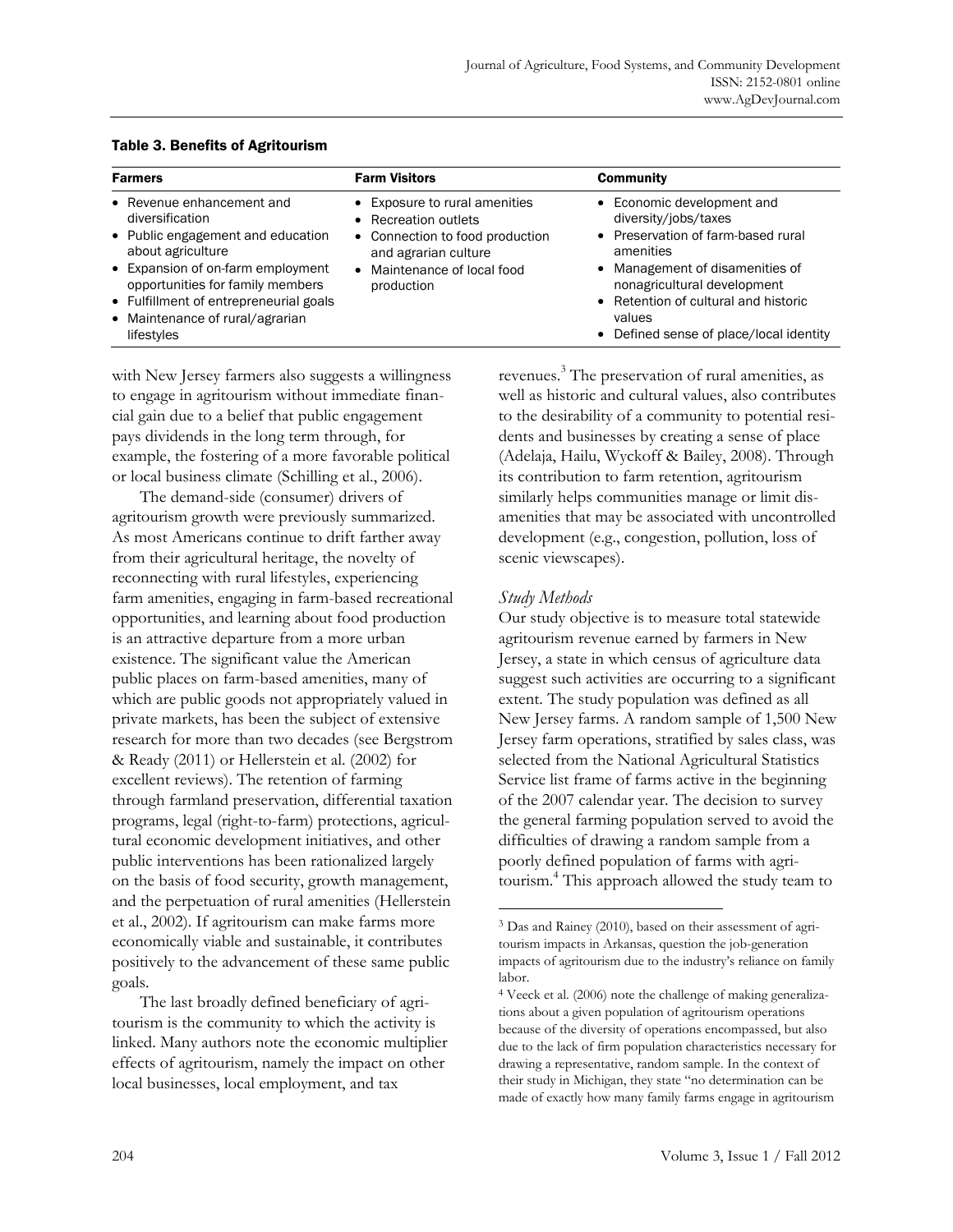establish the prevalence of agritourism within the New Jersey farming community and have the statistical power needed to make an informed estimate of its direct economic contributions to the farm economy.

 The questionnaire was developed jointly by the study team and NASS staff members and was modeled after agritourism economic impact assessments conducted by NASS in Vermont in 2000 and 2002 (New England Agricultural Statistics Service, 2004). The survey comprised nine substantive questions. Six were open-ended questions (acreage of the farm operation and revenues earned in each of five categories of agritourism activity), two questions contained categorical responses (the percentage of farm income earned from agritourism and farm sales class), and one question had a dichotomous response scale (was the farm engaged in agritourism?). All questions directed respondents to focus on the 2006 production year.

 The survey defined agritourism broadly as *the business of establishing farms as travel destinations for educational and recreational purposes,* consistent with policy language promulgated by the New Jersey Department of Agriculture and previous statewide research by Schilling et al. (2006). Five broad types of agritourism activity were defined:

- On-farm direct-to-consumer sales of agricultural products (e.g., pick-your own, U-cut Christmas trees, on-farm markets);
- Educational tourism (e.g., school tours, winery tours, farm work experiences);
- Entertainment (e.g., hay rides, corn mazes, petting zoos, haunted barns);
- Accommodations (e.g., birthday parties, picnicking, bed and breakfasts); and
- Outdoor recreation (e.g., horseback riding, hunting, fishing, hiking, bird watching).

The exclusion of off-farm agriculturally themed venues (for example, community farmers' markets, county farm fairs, and living history farms) was predicated on the increasingly prevalent position in the academic literature that agritourism is defined by its link to a working farm (Phillip et al., 2010; Barbieri & Mahoney, 2009).

 The questionnaire was mailed to the random sample of farms by the New Jersey Field Office of the National Agricultural Statistics Service between April and July 2007. A modified Dillman method was employed. Data collection consisted of two survey mailings and telephone follow-up prompts (Dillman, 2007). A total of 1,043 completed surveys were returned, yielding a response rate of 69.5 percent. The relatively high response rate for a survey soliciting information on farm financial characteristics is attributed to NASS's credibility within the farming community and the agency's safeguards to ensure the confidentiality and anonymity of survey participants.

 Descriptive statistical analysis was conducted in SAS to evaluate the distribution of agritourism activity across size classes within the sample of farms participating in the study. Chi-square tests of independence were used to evaluate associations among categorical data. Inferences to the population of New Jersey farms (e.g., total industry wide agritourism revenue) were made through use of expansion factors.<sup>5</sup>

## **Results**

 $\overline{a}$ 

## *Prevalence and Distribution of Agritourism Activity Across Farm Sizes*

Descriptive analysis revealed that 21 percent of New Jersey farms offer some form of agritourism in 2006 (table 4). Participation in agritourism activities was found to vary across farm sizes, as defined by sales volume. For ease of presentation, results are summarized for two size classes of farms: (1) farms earning at least USD250,000 in

1

activities" (p. 241). Admittedly their study predated the release of the 2007 Census of Agriculture, which for the first time collected data on agritourism. But for the reasons previously stated in this paper, the authors maintain that census data do not reflect fully the population of agritourism operators, thereby resulting in a continued lack of certainty when developing sampling frames.

<sup>5</sup> Expansion factors were derived for each stratum by dividing the strata population sizes by strata sample sizes. These expansion factors were developed in conjunction with NASS so that the summation of expanded data for all sampling units is the direct expansion estimate of the population.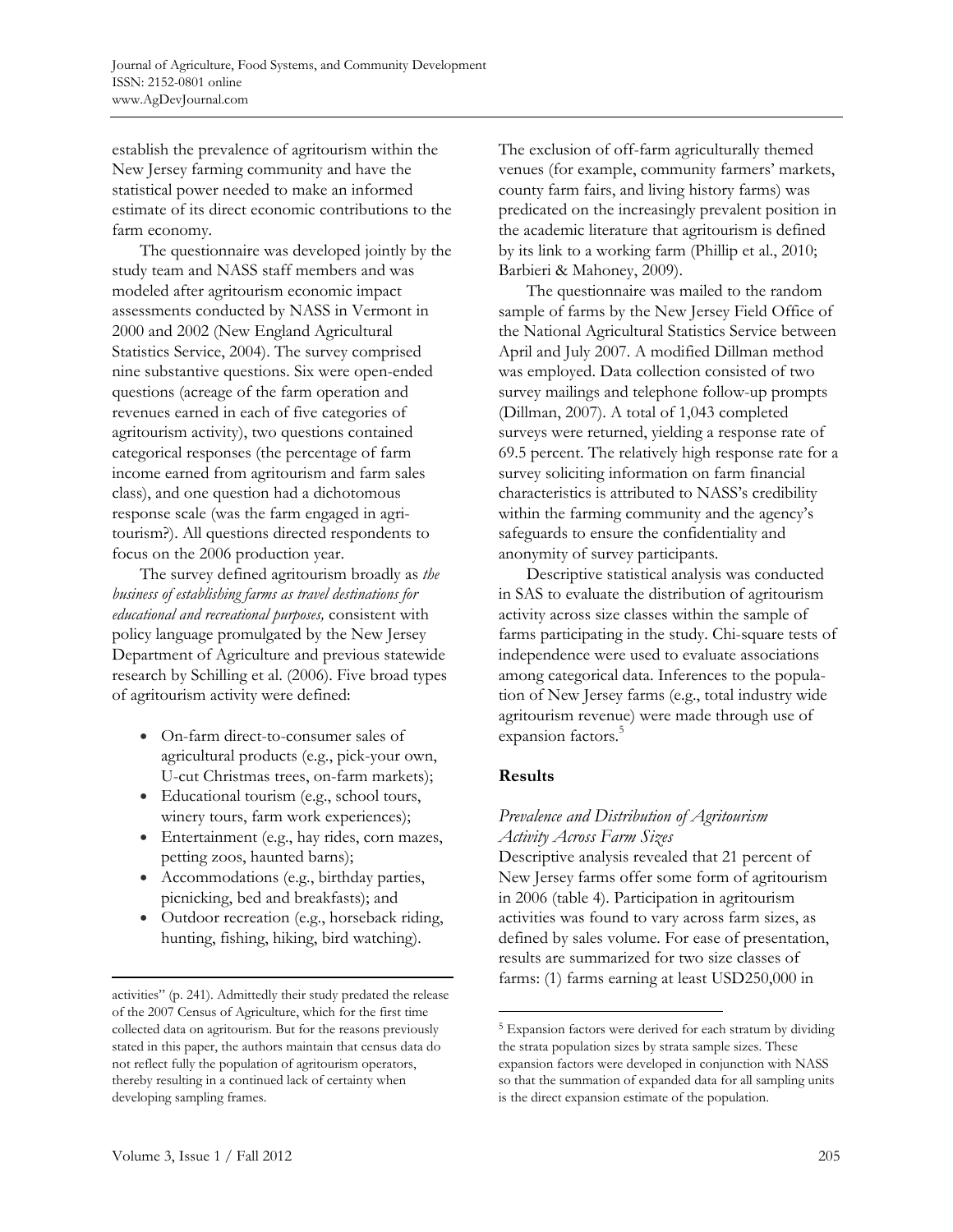#### Table 4. Involvement in Agritourism by Farm Sales Class (2006 Data, New Jersey)

| Farm Size<br>(Gross farm sales) | Percent of<br><b>Farms Reporting</b><br>Agritourism | No. of NJ Farms in<br>Sales Class <sup>a</sup> |  |
|---------------------------------|-----------------------------------------------------|------------------------------------------------|--|
| <b>All Farms</b>                | 21.5                                                | 10,327                                         |  |
| More than USD250,000            | 38.0                                                | 686                                            |  |
| Less than USD250,000            | 20.4                                                | 9.641                                          |  |
| USD100,000 to USD249,999        | 21.7                                                | 923                                            |  |
| USD50,000 to USD99,999          | 25.5                                                | 462                                            |  |
| USD10,000 to USD49,999          | 28.7                                                | 1.764                                          |  |
| < USD10,000                     | 17.0                                                | 6.954                                          |  |

farms suggests its importance within the economic heart of the state's farming industry.

 Statewide agritourism revenue was estimated to be USD57.52 million in 2006. As a point of reference, reported farm sales in New Jersey totaled USD986.9 million in 2007 (USDA-NASS, 2009). Agritourism revenue was split nearly evenly between farms earning at least USD250,000 in farm income and those earning less (table 5). Agritourism revenue averaged USD17,870  $(n = 153, SD = USD53,992)$  for small agritourism farms; the 95 percent confidence interval is [USD9,246, USD26,494].

a Source: USDA-NASS (2009).

#### Table 5. Reliance on Agritourism as a Source of Farm Income, by Farm Sales Class, New Jersey

| <b>Farm Size</b><br>(Gross Sales) |                           | Pct. of Farm Income from Agritourisma,b |           |        |      | Avg. Agritourism                   | <b>Estimated</b>                       |
|-----------------------------------|---------------------------|-----------------------------------------|-----------|--------|------|------------------------------------|----------------------------------------|
|                                   | No. of Farms<br>in Sample | 0%                                      | $1 - 49%$ | 50-99% | 100% | Revenue<br>per Farm <sup>a,c</sup> | Total NJ<br><b>Agritourism Revenue</b> |
| < USD250,000<br>(Small farms)     | 189                       | 17%                                     | 25%       | 17%    | 40%  | USD17,870                          | USD28.47 million                       |
| USD250,000+<br>(Large farms)      | 25                        | 32%                                     | 60%       | 0%     | 8%   | USD191,607                         | USD29.05 million                       |
| All Farms                         | 214                       | 19%                                     | 29%       | 15%    | 36%  | USD33.382                          | USD57.53 million                       |

a Frequencies and means are based on a sample of 214 New Jersey farms reporting some form of agritourism.

b Percentages may not add to 100% due to rounding error.

c Means are calculated only for farms reporting revenue from agritourism.

annual sales (defined by the USDA as "large scale" farms and referred to in this paper as "large farms") and (2) farms earning less than USD250,000 (defined by the USDA and referred to in this paper as "small farms").

 Large farms were 1.7 times more likely (38 percent compared to 20 percent) to report hosting agritourism than small farms. A Chi-square test of independence confirms that this difference is significant at the 5 percent level ( $\chi^2 = 8.82$ , df = 1,  $p = .003$ ). This finding is noteworthy since farms in the USD250,000+ sales class account for less than 7 percent of New Jersey farms, but generate 84 percent of the state's total farm industry revenue. The prevalence of agritourism in this size class of

For large agritourism farms, mean agritourism revenue was USD191,607 (SD = USD224,348); however, the small sample size  $(n = 15)$  resulted in a wide 95 percent confidence interval [USD67,366, USD315,847].

 Reliance on agritourism income (measured as a percentage of total farm income) differed markedly across farm sizes. Small agritourism farms were 5 times more likely (40 percent versus 8 percent) to earn all of their farm income from agritourism activities than large agritourism farms ( $\chi^2$  = 9.89, df  $= 1, p = .002$ ). Similarly, small agritourism farms were 7.2 times more likely (57 percent versus 8 percent) to report deriving at least 50 percent of their total farm income from agritourism than large agritourism farms ( $\gamma^2$  = 21.82, df = 1,  $p < 0.001$ ).

 $\overline{\phantom{a}}$ 

<sup>6</sup> Small farms reporting agritourism activities are herein referred to as "small agritourism farms." Large farms reporting agritourism are referred to as "large agritourism farms."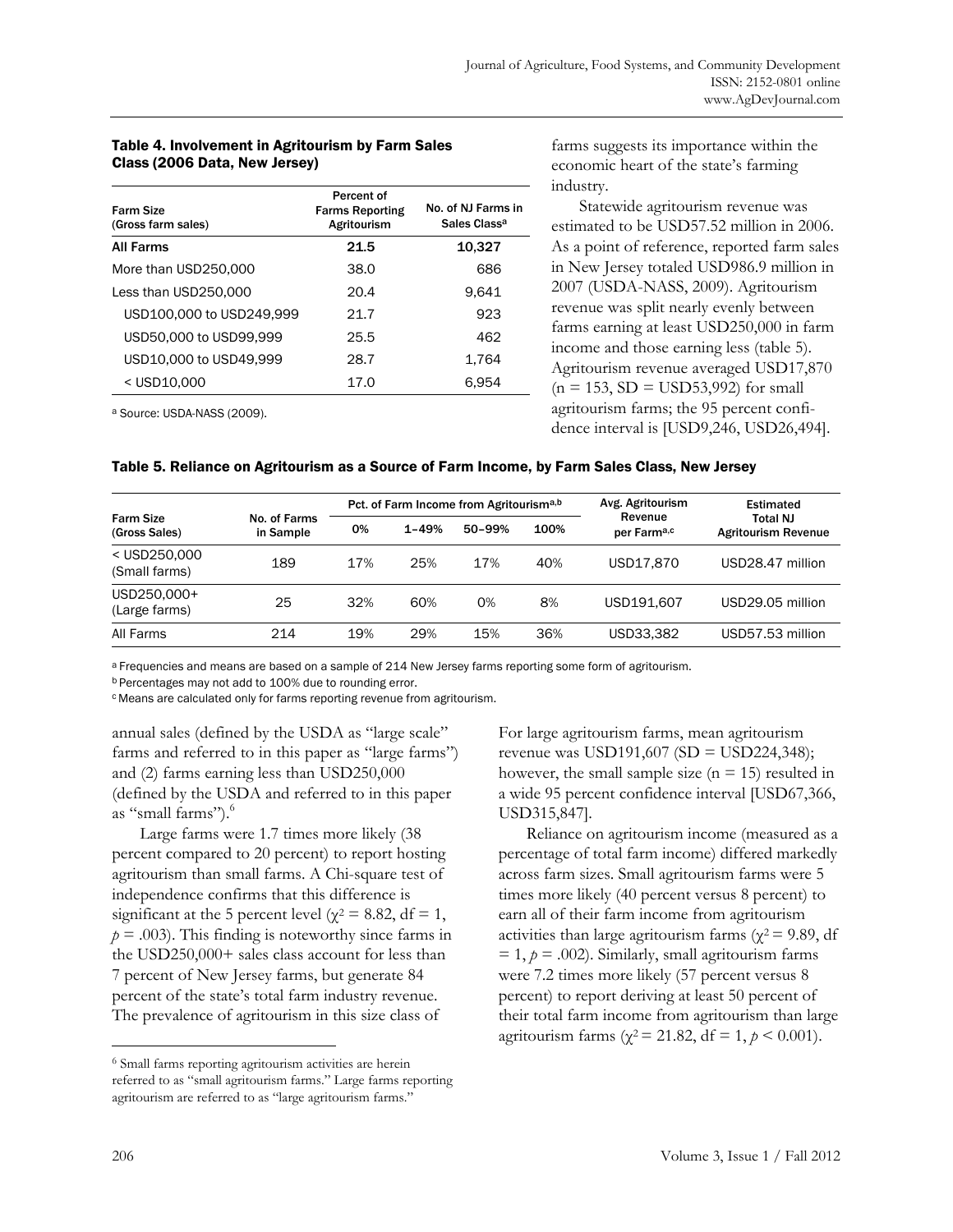| Type of agritourism activity           | Percent of farms with<br>agritourism revenue<br>that offer activity | Statewide revenue<br>(USD millions) | Percent of total<br>agritourism revenue |
|----------------------------------------|---------------------------------------------------------------------|-------------------------------------|-----------------------------------------|
| On-farm sales of agricultural products | 92.3%                                                               | 40.54                               | 70.5%                                   |
| Outdoor recreation                     | 11.9%                                                               | 9.19                                | 16.0%                                   |
| Entertainment                          | 6.5%                                                                | 5.42                                | 9.4%                                    |
| Educational tourism                    | 7.1%                                                                | 1.88                                | 3.3%                                    |
| Accommodations                         | 3.6%                                                                | 0.50                                | 0.9%                                    |
| Total                                  | N/A                                                                 | 57.53                               | 100.0%                                  |

#### Table 6. New Jersey Agritourism Revenue, by Type of Activity (2006)

#### *Sources of Agritourism Revenue*

Table 6 decomposes estimated agritourism revenue by activity. The most common activity reported by New Jersey operators is on-farm direct marketing, which was offered by 92 percent of agritourism operators and accounted for 70 percent of all agritourism revenue. Farm retail markets, pick-yourown produce operations, U-cut Christmas tree farms, and community supported agriculture enterprises are examples of common farm direct marketing businesses.

 The authors acknowledge that there is no consensus on the inclusion of direct marketing as a subset of agritourism. Its inclusion in this assessment is based on the view that on-farm direct markets are experiential, often comprising educational and recreational elements. While consensus is also lacking on an exact definition of "local," there is little ambiguity over the growing consumer demand for local food systems (Martinez et al., 2010).<sup>7</sup> This consumer interest has multiple roots, including demand for product freshness, concerns over food safety or the environmental impacts of food production and distribution, and a desire to support local farmers and contribute to farm retention (Dukeshire, Garbes, Kennedy, Boudreau & Osborne, 2011). Farm-direct marketing affords American consumers the opportunity to reconnect with the source of their food and agrarian culture.

This concept is embodied in the USDA *Know Your Farmer, Know Your Food* campaign, which is designed to strengthen farmer-consumer connections and redevelop local and regional food systems.

 Outdoor recreational activities were offered to the public by 12 percent of New Jersey agritourism farms and accounted for 16 percent of total agritourism revenue. As the amount of open space and natural landscapes dwindle, opportunities for farmers to offer fee-based or free hunting, fishing, birding, hiking, horseback riding, and other forms of passive or active outdoor recreational pursuits will continue to grow. Entertainment activities (common examples include hay mazes, hayrides, petting or looking zoos, and haunts) are often most synonymous with the public image of agritourism. Interestingly, fewer than 7 percent of agritourism farms engaged in entertainment activities, and this category of agritourism represented 9 percent of total revenue. Educational tourism, comprising farm tours for schoolchildren and the general public, winery tours, and to a lesser extent farm work experiences, was reported by seven percent of agritourism operators. These activities accounted for only three percent of state agritourism revenue. Larger tours (for instance, tours for schoolchildren designed to advance core curriculum standards) are generally fee-based. However, interviews with farmers reveal that some provide free farm tours to legislators or community members as a means to facilitate awareness and understanding of their operation and broader industry issues. Lastly, farm accommodations accounted for less than one percent of agritourism revenue in

1

<sup>7</sup> Martinez et al. (2010) note considerable variability in geography-based definitions of local. Vermont state law defines local as originating within 30 miles (48 km) of the point of product sale. The 2008 farm bill defines a local food product more liberally as one that is transported less than 400 miles (644 km) of its origin within only the state within which it is produced.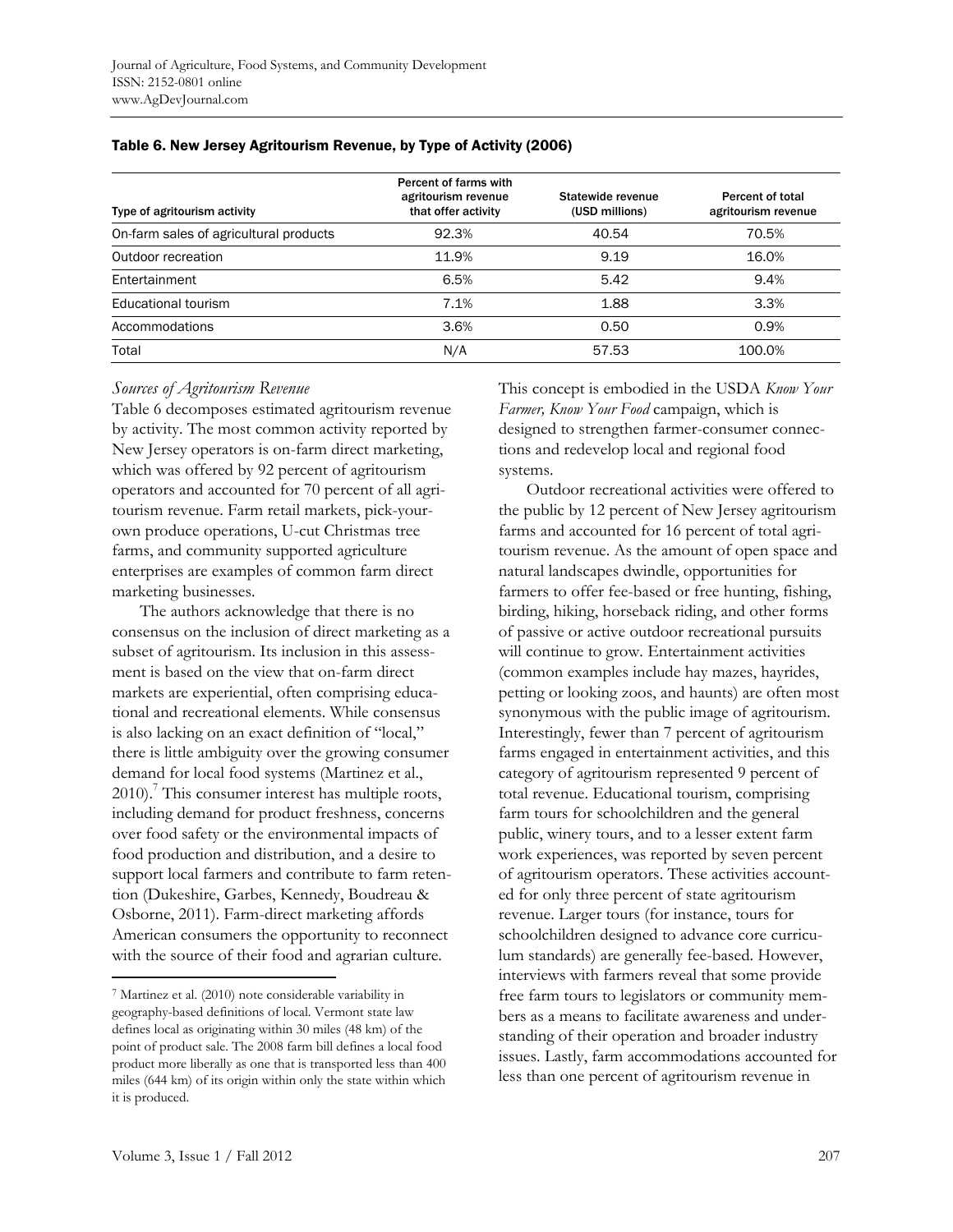New Jersey and often comprise low or no-fee picnicking options or special event hosting (e.g., birthday parties). Overnight accommodation (e.g., bed and breakfast operations) is presently uncommon on New Jersey farms.

## *Evidence of Agritourism Operators' Nonmonetary Motivations and Expectations of Deferred Economic Gains?*

Survey data revealed that 19 percent of farms engaged in agritourism during 2006 did not earn revenue from these activities. Large agritourism farms were more likely than small agritourism farms (32 percent versus 17 percent) to not earn revenue directly from agritourism activities ( $χ²$  = 3.01,  $df = 1$ ,  $p = 0.083$ ). These results raise the question, why would a business invest in the development of an activity that does not yield a positive return on investment? In some instances, agritourism may be perceived by farmers as a cost of doing business, something offered to satisfy customer expectations regarding the farm experience or connectivity to the farmer. However, past studies provide evidence that farmers are also motivated by nonpecuniary benefits that relate to their personal or familial circumstances (see, for example, McGehee & Kim, 2004; Tew & Barbieri, 2012). Farmers' interest in educating the nonfarm public about farming and agricultural issues is also well established as a motivation for farm-based tourism development (McGehee et al., 2007; Nickerson et al., 2001; Tew & Barbieri, 2012). Past research is surprisingly silent, however, regarding the farmers' purpose for public education.

 Educational interactions with customers may confer benefits to agritourism operators if, for example, they reduce conflicts with nonfarm neighbors, spur demand for local farm products, or strengthen public support for farm retention. Our survey found that 43 percent of New Jersey's farmland acreage (more than 300,000 acres or 121,000 ha) is associated with farms offering agritourism.<sup>8</sup>

Agritourism farms therefore represent a significant exposure point for residents to learn about farming. They also allow nonfarmers to experience the multifunctionality of agricultural lands, a well established basis underlying public support for farm retention (Hellerstein et al., 2002; Kline & Wichelns, 1994, 1996; Matthews, 2012). In fact, Adelaja, Colunga-Garcia, Gibson & Graebert (2009) argue that the continuation of public funding for farmland preservation will be predicated largely upon the farm sector's ability to satisfy the plurality of interests that nonfarm residents maintain in farms and farmland. Whether agritourism effectively influences public support for farm retention, and the extent to which farmers' decisions to develop agritourism enterprises are motivated by goals associated with positive public relations, are interesting issues worthy of further research.

## **Discussion**

 $\overline{\phantom{a}}$ 

Agritourism data from the census of agriculture suffer from limited scope and longitudinal perspective, but do document national growth in this sector. Agritourism development is particularly advanced in many northeastern states, where urbanization pressures have combined with macroeconomic and global factors over recent decades to steadily transform agricultural regions. Previous studies examining farmer motivations for engaging in agritourism conclude that both economic and non-economic factors motivate farmers to develop agritourism enterprises. Despite its growing popularity as an agricultural and rural community economic development strategy, the economic benefits of farmer participation in agritourism remain poorly quantified in the United States.

 Economic motives are cited as a common reason farmers establish agritourism activities on their farms; however, some past research has reached the paradoxical conclusion that agritourism does not contribute substantially to farm revenue (see, for example, Busby & Rendle, 2000; Oppermann, 1995). Tew and Barbieri's study of Missouri agritourism operations, for example, found that agritourism did not contribute to farm

 $\overline{a}$ 

<sup>8</sup> Recall that roughly one in five New Jersey farms offers agritourism. The much higher percentage of farmland operated by agritourism farms results from the fact that, on average, agritourism farms are significantly larger than non-

agritourism farms; 150 acres (61 ha) and 71 acres (29 ha), respectively  $(p = .045)$ .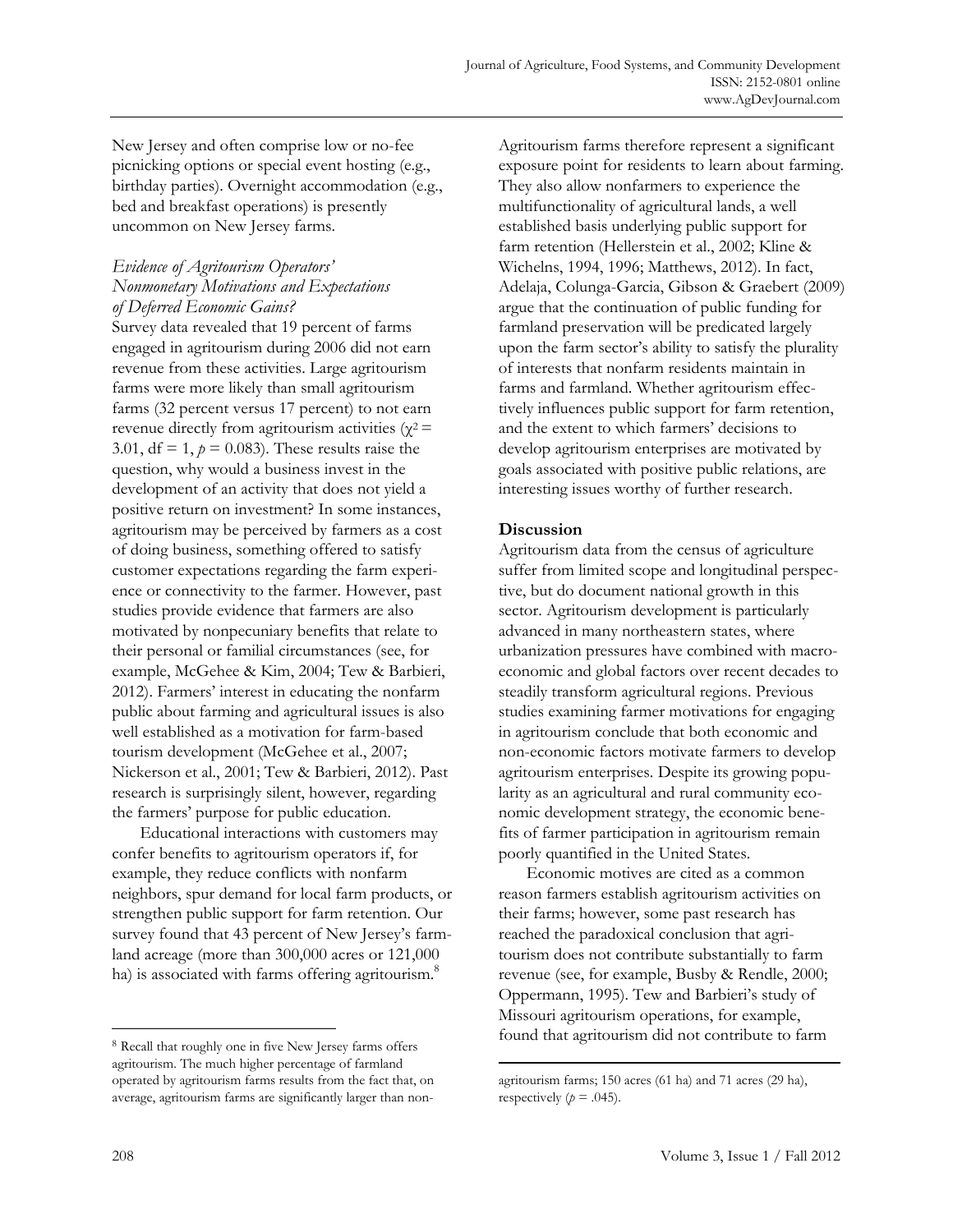income in 62 percent of cases examined; however, their definition excluded farm direct marketing as a subset of agritourism. Our study demonstrates that the economic contributions of agritourism to farm income are, in fact, quite variable and suggests several potential types of motivations for its development. For some farmers, agritourism is a primary source of farm income, while for others it supplements income from traditional production. Like Tew and Barbieri, our research also identified many farmers who do not earn income from their agritourism enterprises.

 Our survey found that 51 percent of New Jersey agritourism farms earned at least half of their farm income from agritourism; 36 percent earned all of their income from agritourism. Farms earning a majority of their income from agritourism tend to be smaller in scale. This propensity is also evidenced by the fact that, nationally, small farms account for only 14 percent of the value of farm products sold by U.S. farmers, but 54 percent of agritourism receipts and 57 percent of farm direct marketing revenue (USDA-NASS, 2009). Small farms often find it challenging to compete effectively in increasingly global markets (Dougherty & Green, 2011). They also tend to have less access to domestic wholesale marketing channels due to the consolidation of food retail activity among large firms that rely on 52-week supply chains. These factors, coupled with an inability to achieve the economies of scale necessary to offset high fixed costs (e.g., farmland and equipment acquisition) force many small farms to intensify production, find higher margin market channels, or develop alternative farm enterprises.

 Any discussion of the economics of agritourism among "small farms" needs to be tempered by the reality that this farm typology encompasses several inherently different motives for farming. For example, 93 percent of New Jersey's farms are small farms, of which the USDA's Economic Research Service classifies twothirds (66 percent) as either retirement farms or residential/lifestyle farms (USDA-NASS, 2009). Census of Agriculture data further show that while these small-farm operators may look to farming as a supplement to household wages or retirement

income, it rarely contributes significantly to total household income. Fewer than one-third of New Jersey's residential/lifestyle farms reported positive net cash flow from farming in 2007. In these cases, income may be a less consequential motive for farming than the enjoyment of a rural lifestyle. Revenue from agricultural production may only offset farm ownership and maintenance costs (for example, by generating agricultural revenue sufficient to qualify land for the tax benefits afforded by differential assessment). In contrast, small-farm operators for whom farming is a primary occupation (particularly those earning at least USD100,000 in farm revenue) are more driven by a profit motive.

 The economic viability of small farms can therefore not be predicted based solely upon the magnitude of farm income generated, but rather by the extent to which farming income enables farm households to meet their varied financial objectives. Our study shows that agritourism is often a significant contributor to small-farm income and an important part of the equation for small-farm viability in New Jersey. This observation has important implications for individual farm operators, but also has broader social importance. While small farms are not a major contributor to total farm sales in the state (only about 16 percent), they control 61 percent of the state's farmland base. By contributing to the economic well-being of small farms, agritourism also contributes to the retention of substantial farmland resources and therefore the preservation of associated rural amenities.

 Our study found that nearly four out of 10 large New Jersey farms engaged in some form of agritourism, but that they tended to be less reliant on agritourism as a percentage of total farm income. In fact, 92 percent earned less than half of their farm income from agritourism. More interesting is the fact that 32 percent of large agritourism farms did not earn income from agritourism activities. Reflecting the noted lack of uniformity in definitions, some past studies have defined agritourism in a manner that separates direct marketing activities (e.g., farm stands) from educationally or recreationally based activities. However, our economic impact assessment explicitly included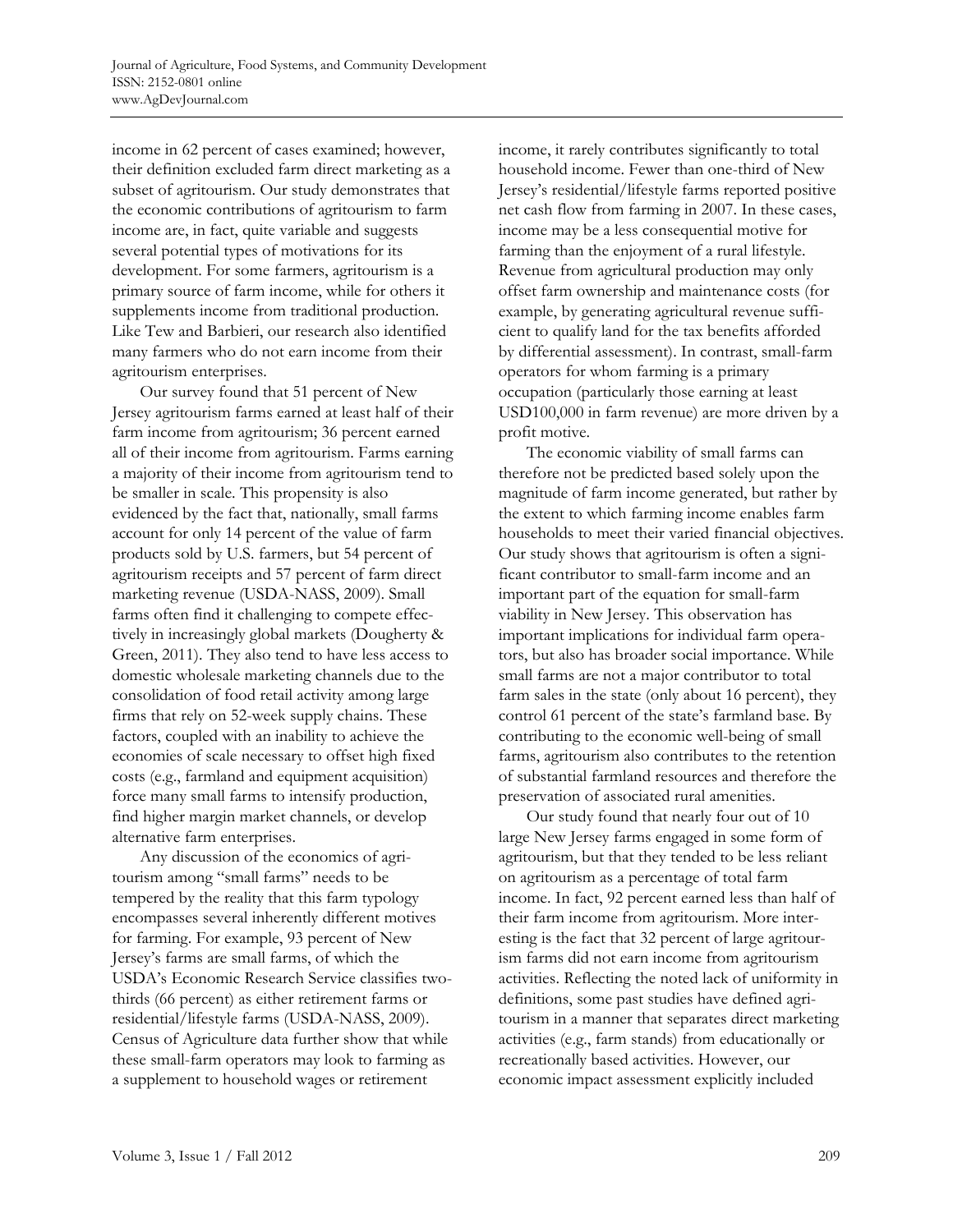on-farm direct marketing under the definition of agritourism. The finding that nearly one third of large agritourism farms (and 19 percent of all agritourism farms) do not earn agritourism revenue cannot therefore be explained in this manner.

 As previously discussed, farmers recognize nonmonetary values of agritourism that serve as motivators for alternative enterprise development. Rather than immediate monetary gain, motivation for developing agritourism may be found in fulfillment of entrepreneurial goals, needs for social contact, rural lifestyle pursuits, and expansion of employment opportunities for farm family members. Accounts from New Jersey farmers reveal additional benefits from agritourism that may confer deferred economic benefits (Schilling et al., 2006). For example, as a pragmatic matter, the allowance of non–fee-based hunting may reduce farm expenses associated with culling wildlife or revenue losses from crop damage caused by wildlife. Past research also identifies public education as a common impetus behind agritourism development; however, as previously noted the intended purpose of such interactions remains unclear. Interviews with New Jersey farmers suggest that such interaction may result in benefits accruing at the individual farm and industry levels. At the farm level, inviting the public onto farms facilitates messaging about the quality, freshness, safety, and environmentally beneficial nature of local food sourcing. It also provides farmers with customer feedback and insight on local demand for various products needed to appropriately tailor marketing efforts.

 More broadly, New Jersey agritourism operations (particularly larger operators) recognize the importance of garnering sociopolitical support for farming as an industry (Schilling et al., 2006). As a case in point, public support for farmland retention has been amply revealed through the passage of 11 funding referenda since the early 1960s and the adoption over the past two decades of more than 330 local dedicated property taxes. State funding referenda in 2007 and 2009 were passed despite a climate of dramatic economic decline and fiscal austerity. Through the end of 2011, USD1.5 billion in public expenditures have supported fee simple and easement acquisition

programs. Farmers attest that direct farmercustomer (voter) interaction is an effective tool for farming advocacy.<sup>9</sup>

 The 2006 research also showed agritourism operators' interest in improving relations within their communities. Compounding the direct economic challenges that urbanization pressures impose upon the agricultural industry are the shifting sociopolitical and demographic conditions that often result in conflicts between farmers and new nonfarm neighbors. From a farmer's perspective, such conflicts may include trespass, vandalism, crop damage or theft, and livestock harassment. Nonfarm residents may object to undesirable realities of commercial farming, including odors, noise, dust, and application of fertilizers or other chemicals. Tensions between farmers and residential neighbors can rise to the level of legal conflict over perceived nuisances, or the passage of regulations that are less sensitive to the needs of the farming community. Often dubbed "right-tofarm" issues, these legal conflicts can be costly and emotionally disruptive to both parties.

 The field of psychology offers the "contact hypothesis," which predicts that intergroup contact and communication may foster greater mutual acceptance and tolerance between groups constituting majority and minority social positions (Allport, 1954). Application of this theory in the agritourism context suggests that interactions between farmers and nonfarmers in a positive environment may contribute to a culture of understanding and mutual respect for the concerns of each party. That is, rather than relating as antagonists in a legal dispute or policy formation process, these actors can interact in a more mutually rewarding product/service provider-customer relationship. The extent to which farmer engagement in agritourism is consciously motivated by the objective of preempting or mitigating right-tofarm problems requires further investigation, as do the conditions influencing the efficacy of agri-

 $\ddot{\phantom{a}}$ 

<sup>&</sup>lt;sup>9</sup> In less formal interviews, farmers allowed that the public outcry over a 2008 gubernatorial proposal to eliminate the state department of agriculture was amplified as a result of direct interaction with farmers.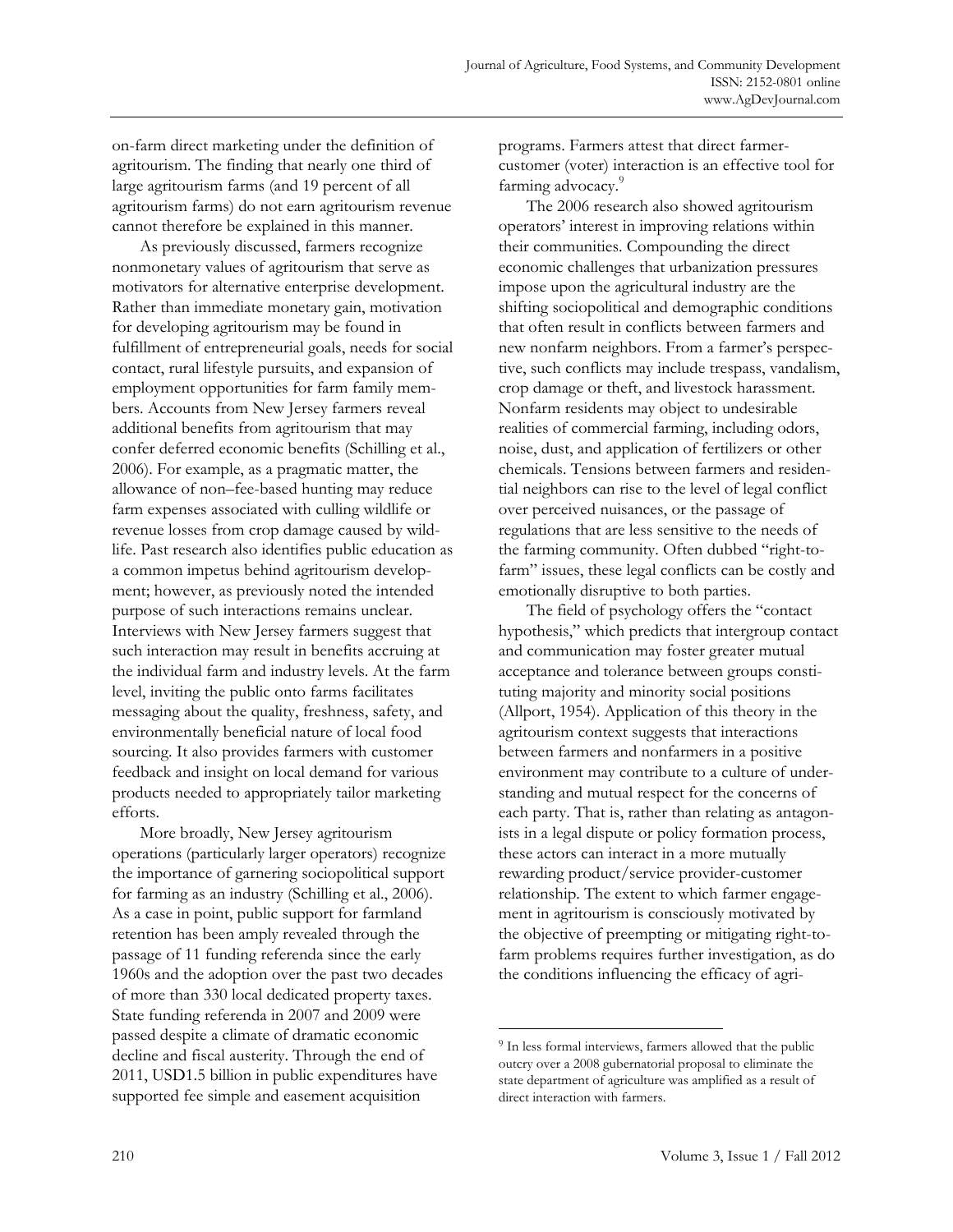tourism as a strategy for building positive community relations.

### **Conclusions**

While not a panacea for the issue of American farm viability, there is converging statistical and anecdotal evidence that agritourism is an important opportunity for farmers, especially those operating at the urban fringe, to increase their viability. Agritourism may bolster the profitability of small family farms, and help communities retain the economic, employment, resource stewardship, and lifestyle benefits conferred by farms. Busby and Rendle (2000), however, note the absence of national studies examining the growth of agritourism. This paper was motivated by this gap in the literature and examines the economic significance of this emerging industry in a leading agritourism state.

 Our research shows that the economic benefits of agritourism do not accrue equally across all farm size classes, suggesting that these activities fulfill different objectives or motivations within farm business models. Our study also reveals that a significant number of New Jersey farmers offer agritourism without charge. This observation highlights the need for further research on the nonmonetary motivations farmers have for developing agritourism enterprises. For example, whether farmers offer agritourism with the expectation that it effectuates good public relations or support for farm retention policy is a particularly intriguing research question. A companion inquiry is whether agritourism *actually* accomplishes these objectives.

 As the amount of rural land dwindles in the nation's most urbanized regions, agritourism farms will become an increasingly important access point for nonfarm residents to enjoy rural amenities, recreation opportunities, and ecosystem values. Agritourism may become the *de facto* "face" of agriculture in many locales where farming has been displaced as a dominant part of the economic or physical landscape. Beyond protecting local capacity for food and fiber production, interest in retaining the social, environmental, and cultural benefits of farms is an important factor behind public commitments to farm retention. Properly developed agritourism enterprises can serve to

reinforce this interest as they provide venues for educating the public about agricultural issues, fostering positive community relations, and exposing individuals to the multifunctional benefits of farms.

 A farmer's success in reaching goals defined for an agritourism enterprise will depend upon many factors, including target market characteristics, the farm's natural or cultivated endowment of amenities, and the farmer's own entrepreneurial and business skills. Cooperative extension educators and other agricultural professionals can play an important support role as farmers transition to farm-based recreation, education, or marketing. A Northeast Sustainable Agriculture Research and Education (NESARE) professional development grant is supporting programming in the areas of marketing and risk management to help farmers meet the challenges arising when farmers shift from a production-wholesale business to one focused on retail, service, and hospitality.

 Effective marketing, including product definition, pricing, and promotion, is an essential element of agritourism success. Yet marketing is commonly cited as being among the most significant business impediments reported by agritourism operators (Ryan, DeBord & McClellan, 2006; Schilling, et al., 2006). Resources are needed to help farmers more clearly elucidate the amenities and services composing their agritourism enterprises. Agritourism is experiential, and the farm experience is multifaceted. It includes, for example, the friendliness and customer-service orientation of the farm proprietor and employees, the type of rural amenities and activities customers encounter, and the safety and visual appeal of the farm. To enhance the positive public engagement value of agritourism, there needs to be harmonization between the products farmers think they are providing, and those the customer is consuming.

 A second area of programming supported by the NESARE grant is agritourism risk management. Farmers acknowledge the importance of ensuring farm visitor safety and managing legal liabilities associated with farm visitations (Schilling, et al., 2006). Farmers require guidance on strategies to reduce, transfer, and/or insure against the heigh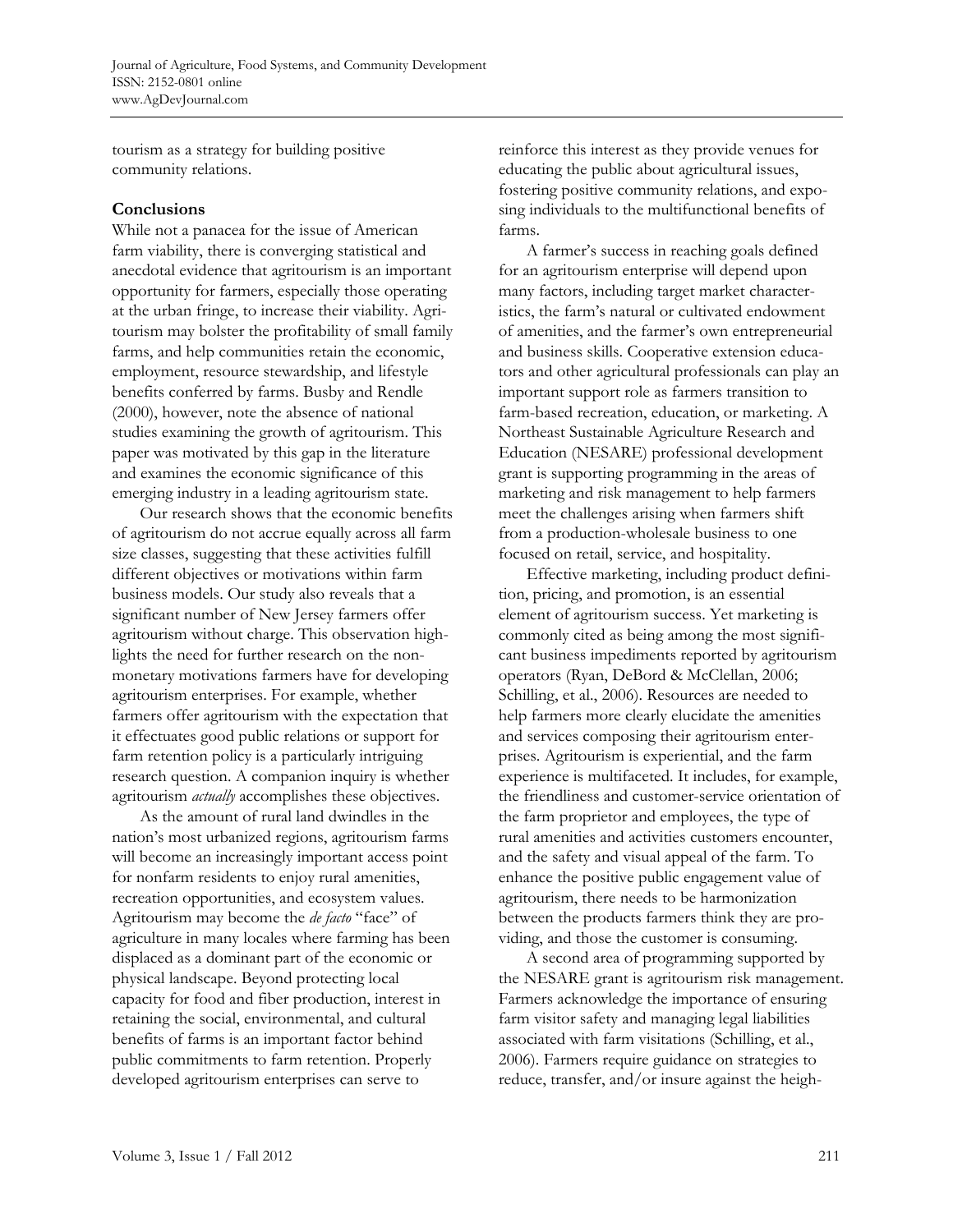tened legal exposure that accompanies agritourists (Centner, 2009). Cooperative extension and other agricultural service providers can provide valuable insights on conducting farm safety inspections, planning for on-farm emergencies, and adopting best practices for specific agritourism activities. Resources on enterprise budgeting and financial analysis of agritourism alternatives can similarly help farmers manage financial risk.

## **Acknowledgments**

Funding for this project was provided by the New Jersey Department of Agriculture, Rutgers Cooperative Extension, and Rutgers Food Policy Institute. The authors thank the New Jersey Field Office of the National Agricultural Statistics Service staff and Director Troy Joshua for partnering on the implementation of this project. Comments on an earlier draft provided by the editor and three anonymous reviewers are greatly appreciated.

## **References**

- Abler, D. (2004). Multifunctionality, agricultural policy, and environmental policy. *Agricultural and Resource Economics Review, 33*(1), 8–17.
- Adelaja, A., Colunga-Garcia, M., Gibson, M., & Graebert, M. (2009). Emerging public preferences and the sustainability of farmland preservation. In S. Goetz and F. Brouwer (Eds.), *New perspectives on agrienvironmental policies: A multidisciplinary and transatlantic approach* (pp. 260–282). New York: Routledge Publishing.
- Adelaja, A., Hailu, Y., Wyckoff, M., & Bailey, E. (2008, May). *How states grow: Old vs new economy*. Presentation at the 2008 World Congress on National Accounts and Economic Performance Measure for Nations, Washington, D.C.
- Allport, G. (1954). *The nature of prejudice.* Cambridge, Massachusetts: Perseus Books.
- Alonso, A. (2010). To what extent do farmers educate consumers? A case study from Alabama. *Journal of Agricultural and Food Information, 11*(4), 307–321. http://dx.doi.org/10.1080/10496505.2010.511975
- Barbieri, C., & Mahoney, E. (2009). Why is diversification an attractive farm adjustment strategy? Insights from Texas farmers and ranchers.

*Journal of Rural Studies, 25*(1), 58–66. http://dx.doi.org/10.1016/j.jrurstud.2008.06.001

- Barbieri, C., Mahoney, E. & Butler, L. (2008). Understanding the nature and extent of farm and ranch diversification in North America. *Rural Sociology, 73*(2), 205–229.
- Barbieri, C. & Mshenga, P. (2008). The role of the firm and owner characteristics on the performance of agritourism farms. *Sociologia Ruralis, 48*(2), 167–183. [http://dx.doi.org/10.1111/j.1467-9523.2008.](http://dx.doi.org/10.1111/j.1467-9523.2008.00450.x) 00450.x
- Barry, J., & Hellerstein, D. (2004). Farm recreation. In H. K. Cordell (Ed.), *Outdoor recreation in 21st century America: A report to the nation: The national survey and recreation and the environment* (pp. 149–167). State College, Pennsylvania: Venture Publishing.
- Batie, S. (2003). The multifunctional attributes of northeastern agriculture: A research agenda. *Agricultural and Resource Economics Review, 32*(1), 1–8.
- Bergstrom, J., & Ready, R. (2011). What have we learned from over 20 years of farmland amenity valuation research in North America? *Applied Economic Perspectives and Policy, 31*(1), 21–49. [http://dx.doi.org/10.1111/j.1467-9353.2008.](http://dx.doi.org/10.1111/j.1467-9353.2008.01424.x)

01424.x

- Berry, D. (1978). Effects of suburbanization on agricultural activities. *Growth and Change, 9*(3), 28. [http://dx.doi.org/10.1111/j.1468-2257.1978.](http://dx.doi.org/10.1111/j.1468-2257.1978.tb01024.x) tb01024.x
- Busby, G., & Rendle, S. (2000). The transition from tourism on farms to farm tourism. *Tourism Management, 21*(6), 635–642. http://dx.doi.org/ [10.1016/S0261-5177\(00\)00011-X](http://dx.doi.org/10.1016/S0261-5177(00)00011-X)
- Carpio, A., Wohlgenant, M., & Boonsaeng, T. (2008). The demand for agritourism in the United States. *Journal of Agricultural and Resource Economics, 33*(2), 254–269.
- Centner, T. (2009). New state liability exceptions for agritourism activities and the use of liability releases. *Agriculture and Human Values, 27*(2), 189–198. http://dx.doi.org/10.1007/s10460-009-9220-y
- Che, D., Veeck, A., & Veeck, G. (2005). Sustaining production and strengthening the agritourism product: Linkages among Michigan agritourism destinations. *Agriculture and Human Values, 22*(2), 225–234. http://dx.doi.org/10.1007/s10460-004- 8282-0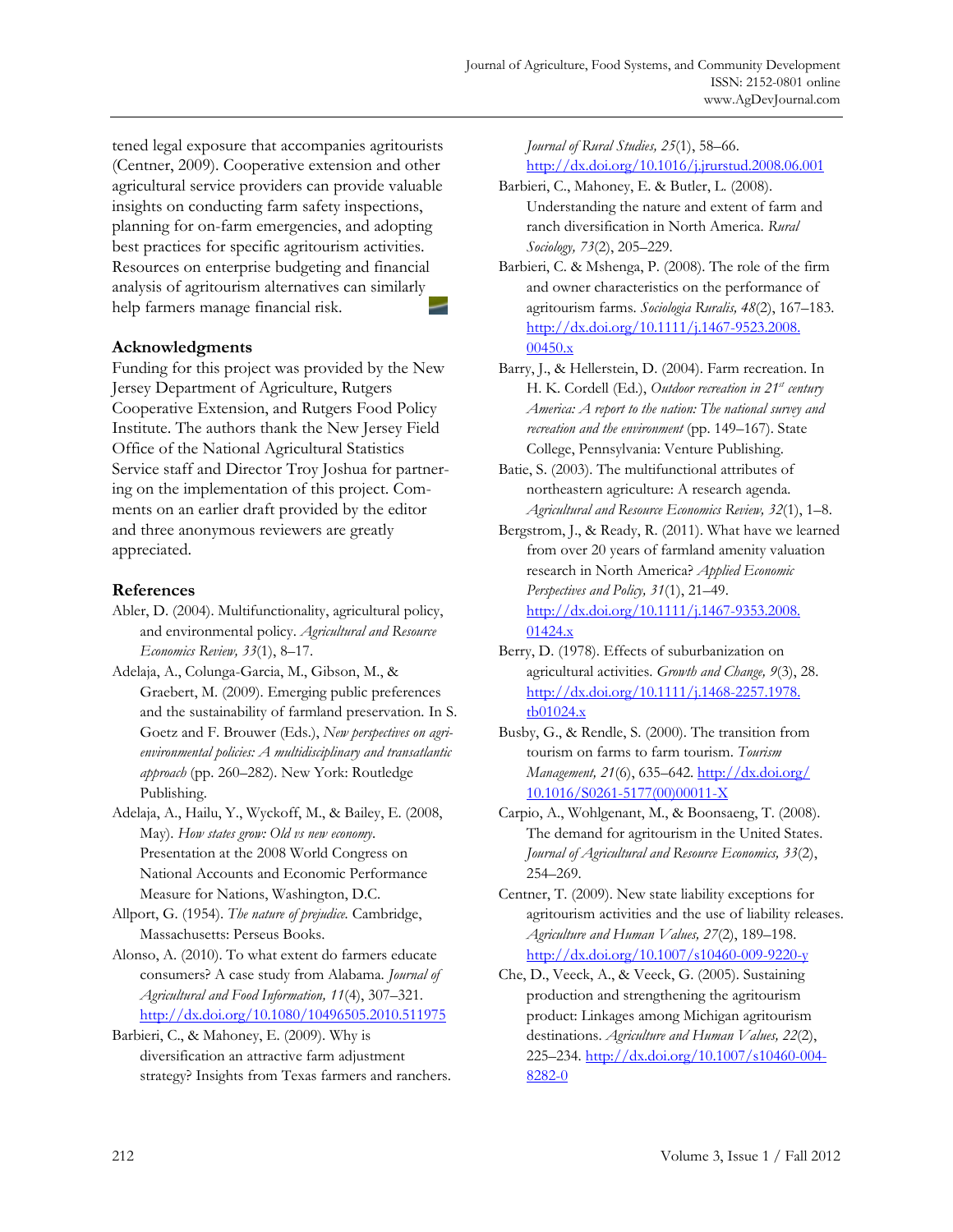Das, B., & Rainey, D. (2010). Agritourism in the Arkansas delta byways: Assessing the economic impacts. *International Journal of Tourism Research, 12*(3), 265–280. http://dx.doi.org/10.1002/jtr.752

Dillman, D. (2007). *Mail and Internet surveys: The tailored design method* (2nd ed.). New York: Wiley.

Dimitri, C., Effland, A., & Conklin, N. (2005). *The 20th century transformation of U.S. agriculture and farm policy* (ERS Information Bulletin No. 3). Washington, D.C.: United States Department of Agriculture, Economic Research Service Economic.

Dougherty, M., & Green, G. (2011). Local food tourism networks and word of mouth (Article 2FEA5). *Journal of Extension, 49*(2). Retrieved from http://www.joe.org

Dukeshire, S., Garbes, R., Kennedy, C., Boudreau, A., & Osborne, T. (2011). Beliefs, attitudes, and propensity to buy locally produced food. *Journal of Agriculture, Food Systems, and Community Development, 1*(3), 19–29.

http://dx.doi.org/10.5304/jafscd.2011.013.008

- Fleischer, A., & Tchetchik, A. (2005). Does rural tourism benefit from agriculture? *Tourism Management, 26*( 4), 493–501. http://dx.doi.org/10.1016/j.tourman.2003.10.003
- Hjalager, A.-M. (1996). Agricultural diversification into tourism: Evidence of a European Community development programme. *Tourism Management, 17*(2), [103–111. http://dx.doi.org/10.1016/0261-](http://dx.doi.org/10.1016/0261-5177(95)00113-1) 5177(95)00113-1
- Hellerstein, D., Nickerson, C., Cooper, J., Feather, P., Gadsby, D., Mullarkey, D., Tegene, A., & Barnard, C. (2002). *Farmland protection: The role of public preferences for rural amenities* (Agricultural Economic Report No. AER815). Washington, D.C.: United States Department of Agriculture, Economic Research Service.

Hill, R., & Busby, G. (2002). An inspector calls: Farm accommodation providers' attitudes to quality assurance schemes in the county of Devon. *International Journal of Tourism Research, 4*(6), 459–478. http://dx.doi.org/10.1002/jtr.400

Ilbery, B., Bowler, I., Clark, G., Crockett, A., & Shaw, A. (1998). Farm-based tourism as an alternative farm enterprise: A case study from northern Pennines, England. *Regional Studies, 32*(4), 355–364.

Kline, J., & Wichelns, D. (1994). Using referendum data to characterize public support for purchasing development rights to farmland. *Land Economics, 70*(2), 223–233.

http://dx.doi.org/10.2307/3146324

Kline, J., & Wichelns, D. (1996). Public preferences regarding the goals of farmland preservation programs. *Land Economics, 72*(4), 538–549. http://dx.doi.org/10.2307/3146914

Kortright, R., & Wakefield, S. (2011). Edible backyards: A qualitative study of household food growing and its contributions to food security. *Agriculture and Human Values, 28*(1), 39–53. http://dx.doi.org/10.1007/s10460-009-9254-1

Lindsey, G., & Knaap, G. (1999). Willingness to pay for urban greenway projects. *Journal of the American Planning Association, 65*(3), 297–313. http://dx.doi.org/10.1080/01944369908976059

Lopez, R., Adelaja, A., & Andrews, M. (1988). The effects of suburbanization on agriculture. *American Journal of Agricultural Economics, 70*(2), 346–358. http://dx.doi.org/10.2307/1242075

- Martinez, S., Hand, M., Da Pra, M., Pollack, S., Ralston, K., Smith, T., Vogel, S., Clark, S., Lohr, L., Low, S., & Newman, C. (2010). *Local food systems: Concepts, impacts, and issues* (ERS Research Report No. 97). Washington, D.C.: United States Department of Agriculture, Economic Research Service.
- Matthews, L. (2012). From the ground up: Assessing consumer preferences for multifunctional agriculture. *Journal of Agriculture, Food Systems, and Community Development*, *2*(2), 51–70. http://dx.doi.org/10.5304/jafscd.2012.022.011

McGehee, N. (2007). An agritourism systems model: A Weberian perspective. *Journal of Sustainable Tourism, 15*(2), 111–124.

http://dx.doi.org/10.2167/jost634.0

McGehee, N., & Kim, K. (2004). Motivation for agritourism entrepreneurship. *Journal of Travel Research, 43*(2), 161–170.

http://dx.doi.org/10.1177/0047287504268245

```
McGehee, N., Kim, K., & Jennings, G. (2007). Gender 
and motivation for agri-tourism entrepreneurship. 
Tourism Management, 28(1), 280–289. 
http://dx.doi.org/10.1016/j.tourman.2005.12.022
```